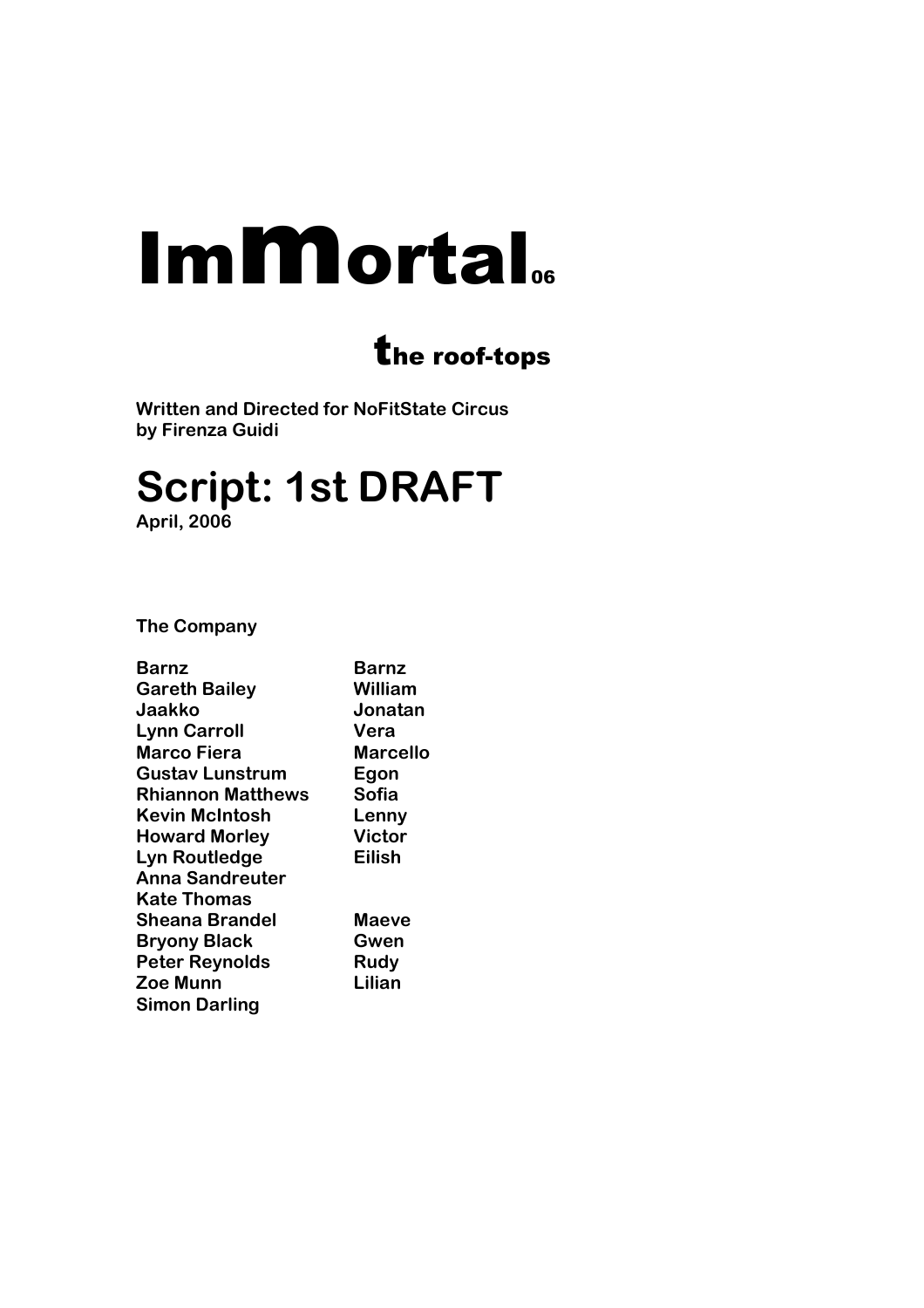## **The Story of ImMortal**

**The roof people** 

**Another traveller arrives to join the roof people of the gothic quarters. The roof-people move about like night-raiders through a labyrinth of ladders,TV aerials and orphaned breeze-blocks littering the edge of the roofline. There are millions of these places scattered around the world: caves, ships, abandoned houses, disused churches and exslaughterhouses, where people stay a short while after death before moving on to immortality. Like all the other places, the roof-tops are a half-way station between life and death. A temporary home where people have a last chance to live life to the full: to love, laugh or dare; to be sad or angry, to lose or find their innocence, to overcome fear or to straighten up unfinished business while they are gently eased from mortality to immortality. There are many things human beings need to learn before they can embark on that final journey. Firstly, only when they have accepted everything about themselves and their lives, will they be ready to leave behind what they know and love doing: their desires and passions and material things. Then they will need to learn to leave the weight of their body behind: gently though, step by step, little by little, without rushing. Otherwise the process would be too scary and harsh. But above all, they will have to learn to recognise a moment of happiness. Our lives are made of fragments and they say that if you focus on one single moment of happiness in your life, eternity fails to go by. It might be a movement, a smile, a touch, a step in time and in the right direction, a song, a cluster of meaningless words like the drooling of babies in a cot, anything that might give you that unmistakable surge of happiness: a sense of weightlessness and rising up; a wholeness and peace where all the little mechanisms of being connect in one single artefact. What if the moment of happiness comes and passes you by? What if you don't recognize it? One needs training and the roof-tops have their rules. William, the angel in charge , has the hard task of helping human beings wade through all the stuff humanity is made of so that they will be free to concentrate on one thing at a time. They will then be able to recognise that one particular moment of happiness, wholeness, weightlessness, and not let it pass by. Only then will they be able to journey to another life, leaving William to wait for another batch of new arrivals. Set in the future, but deeply rooted in the past, the roof-top is a flight, a fantasy, a leap into the unknown. Or is it just the way the world is? A mish-mash, a slagheap, an emporium of stuff without a price and sell-by date where we have the very hard task of recognizing our moment of happiness?** 

**FG, April, 2006**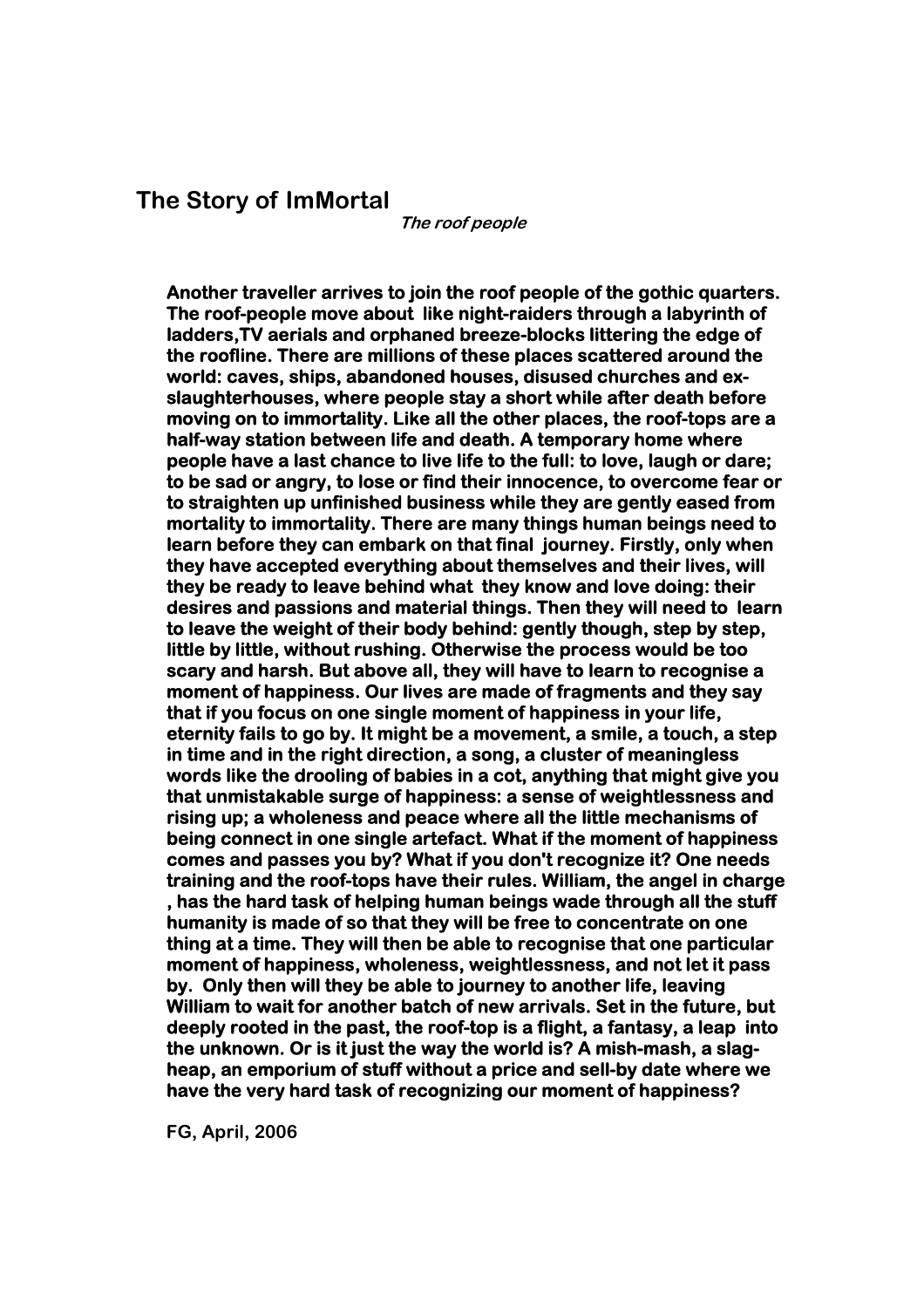## **PRE-SHOW**

**PERFORMANCE: a man with a stick is eating an apple on a barber's chair.** 

- **LX: Pre-set**
- **SOUND: Pre-show sound montage, accentuated bar voices in the background**
- **AV: The Story text projected onto Marcello's gauze.**

**Images of the performers' nomad life front-projected on the metal screen during pre-show. (AV loop, about 6 minutes, using footage from caravan day shoot).** 

#### **INTRODUCTION**

**Peter introduces the show and its rules and is then flown to the roof-tops.** 

## **1. Prologue: a home away from home**

**LX: night-time, stars, homes.** 

**SOUND: The sound of like mechanisms in a music box. A distant tune appears, beautiful, crisp, clear, like the sound of steadily approaching stars. Pre-recorded text below.** 

**During the pre-recorded text the shadow of a semi-naked man appears in a metal frame. A gauze separates the audience from the man. His body is sculptural, primal, like a guardian at the entrance of the cave. His position at the top of a metal spiral staircase is clear imposing, muscular. He's rocking a small pram with one foot. His gaze lost into the centre of the**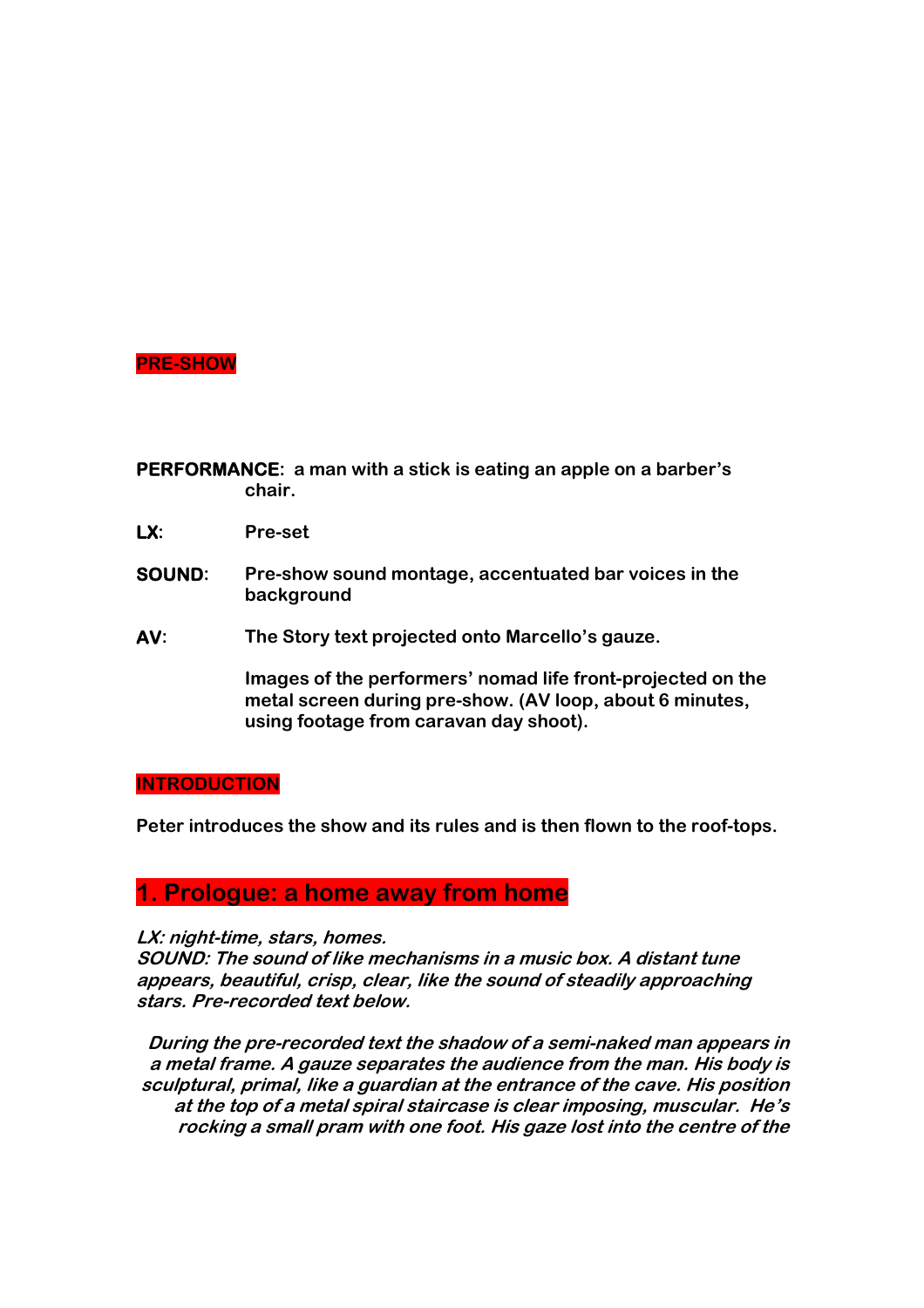**tent. Faint shadows of other people moving in the space but we can't quite make out who they are. A couple of crossings, a man lighting a cigarette, a beating of something.** 

**During the speech, his pram is taken off his foot as he begins to roll down the spiral staircase** 

**LX: shadow work for most of the scene. SOUND: steep fade up at the end of the dialogue AV: they pick out bits of sentences from the dialogue**

## **THE VOICES OF A MAN AND A YOUNG WOMAN**

#### **How did you get here?**

**We followed the instructions: 'when you get to the end turn right' Which way is right?** 

**I don't know. We looked round and thought up the hill was right.** 

#### **Were you alone?**

**No, it was all of us. We paraded We pranced, We staggered We reeled we tied the loose end of a rope to a chimney stack and got onto the rooftops. it's a home away from home. Did you see me making daisy chains by the headstones? Yes. But we couldn't call you then. You weren't ready. Why are we here? To find or lose your innocence. To dip into memory or future.** 

**To go back in time to make time To undo your wrongs and put your mind at rest. Here you can breathe, gasp, writhe, gurgle, burp, giggle, Like a new-born baby, always coming out alive** 

#### **How long are we here for?**

**For as long as it takes.** 

**These rooftops have their secrets buried underneath the floor They're water-tight, kept safe in rusty meat lockers underground. I know, because I've been here once before.** 

**The gauze is opened and the audience are ushered into the tent. Until this moment the inside of the tent should remain a secret. As the audience go**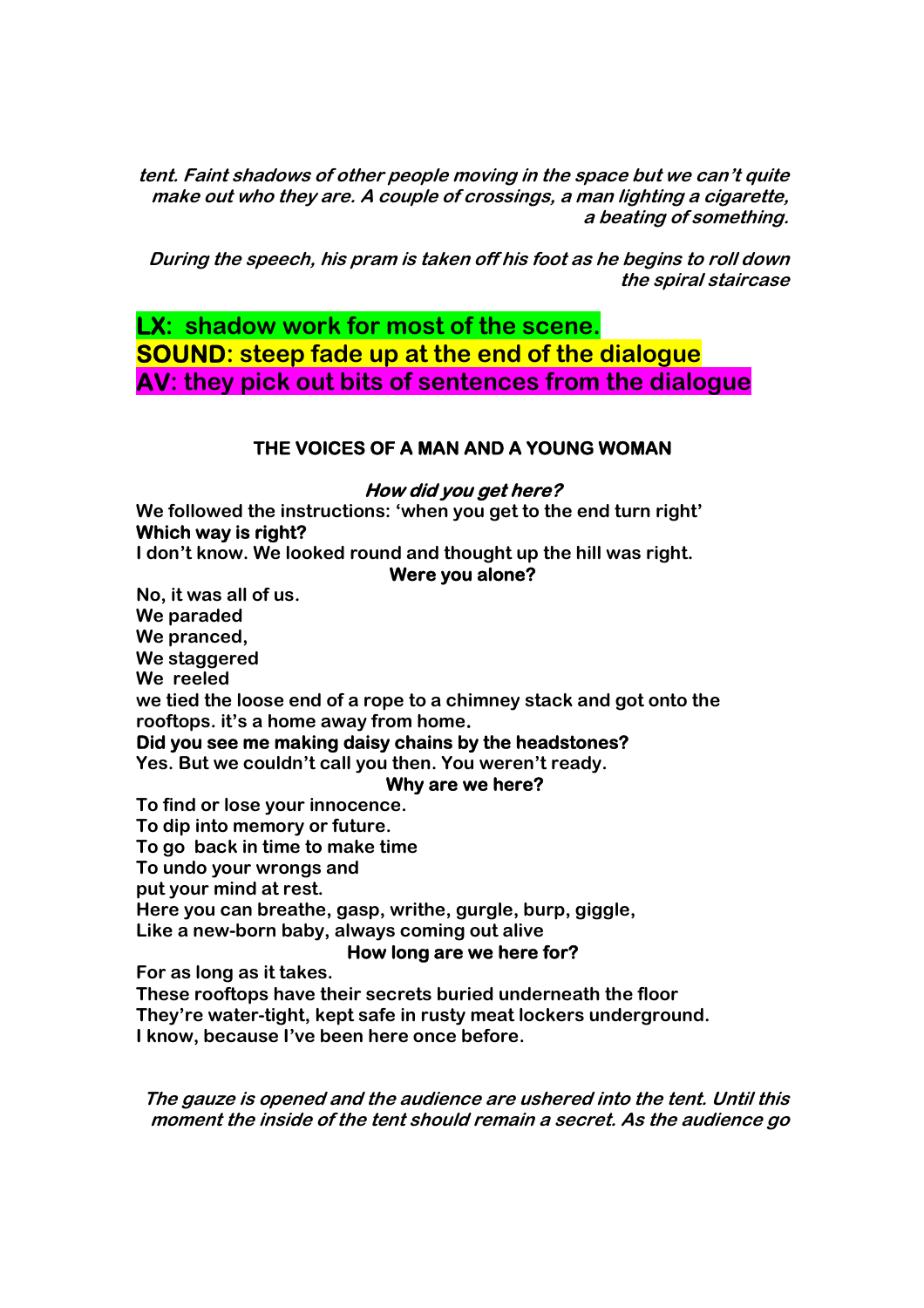**through, the man has come down and is now working his way back up on the outside of the spiral.** 

# **2. 1. The Inhabitants of the slaughterhouse**

**Figures appear at all levels, in their 'homes', or in transit. Dealing with ordinary life and heavy gravity.** 

**-Miriam on first balcony, gardening -A couple canoodling in a corner. A small argument smoulders and dies in the background (Victor and Isobel). -Naeve on second balcony cleaning her gun -A young woman with a black ribbon in her hair at a spinning wheel. -Sofia, is fixing a sewing-machine under the stairs, a working light attached to one of the steps -At the very top of a king post, Lilian spinning a wheel -Gustav is polishing boots upside down the pole. At the bottom of the pole a couple of water cans. Barnz in bath during pre-show, then makes his way to king post -Eilish in mackintosh rocking chair eating an apple by cutting each bite and taking it to his mouth with the knife -Oliver lying on tight-rope doing sums** 

**-Bryony eventually makes her way to see-saw to count stars** 

**Altair Spica Regulus Vega Antares Sirius Tau Ceti Rigel Deneb Polaris Mira Aldebaran** 

**2.2.Crossings:**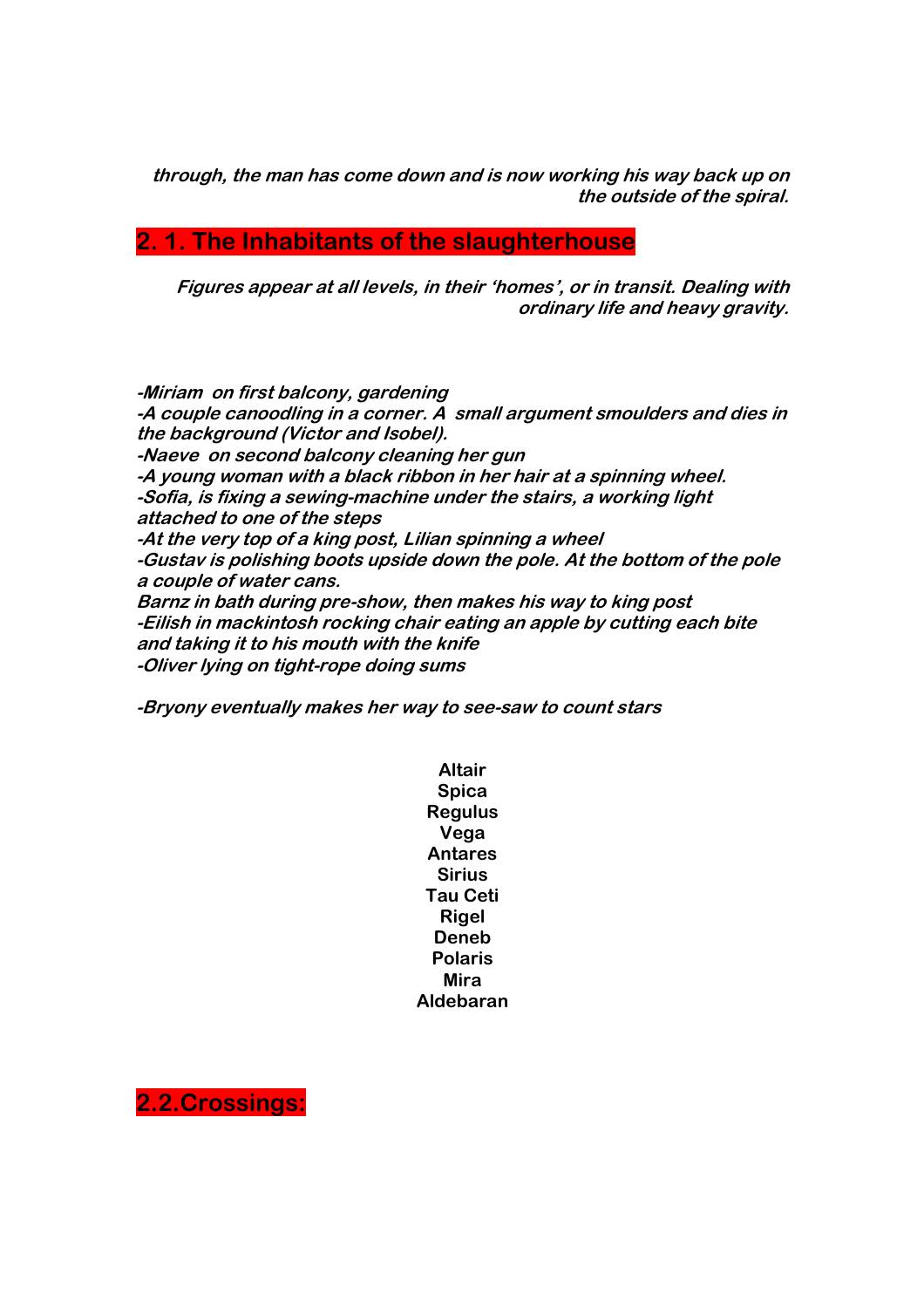**-Jaakko, enters with hats and suitcases, looks around and makes his way to revolve -Isobel staggers home after canoodling and arguing with Terence** 

**-Vera crosses on the floor with pram** 

**-Marissa goes to Marcello to canoodle and sell him something from her Jewish wealthy past in exchange of food?** 

**LX: chase.** 

**2.3. William's descent William is at the top of the dome.** 

**AV: project the following text** 

**It is springtime. Early morning. Smoke from a cooking fire on the terrazzo. The pavement on the roof-tops Is all crinkum-crankum – heaved this way and that by frost-heaves and roots. Visitors from the mainland are rare. The bridges are down. The tunnels are crushed. And boats will not come near. Why? What do they fear?** 

**The figures unfold emerging in and out of darkness. The audience wander through the space and into the middle, discovering both the space and its inhabitants, having time to catch them one by one, to absorb each image and be introduced to each persona.** 

**-From a central point in the dome William rolls down a rope to see who has come and start his daily work. His descent is beautiful and graceful.** 

**-Marcello has started to burn things inside a bucket under the stairs. What is he burning?** 

**2.4. Bryony, Jaakko and Barnz** 

**A noise. Bryony sees Jaakko on bar.**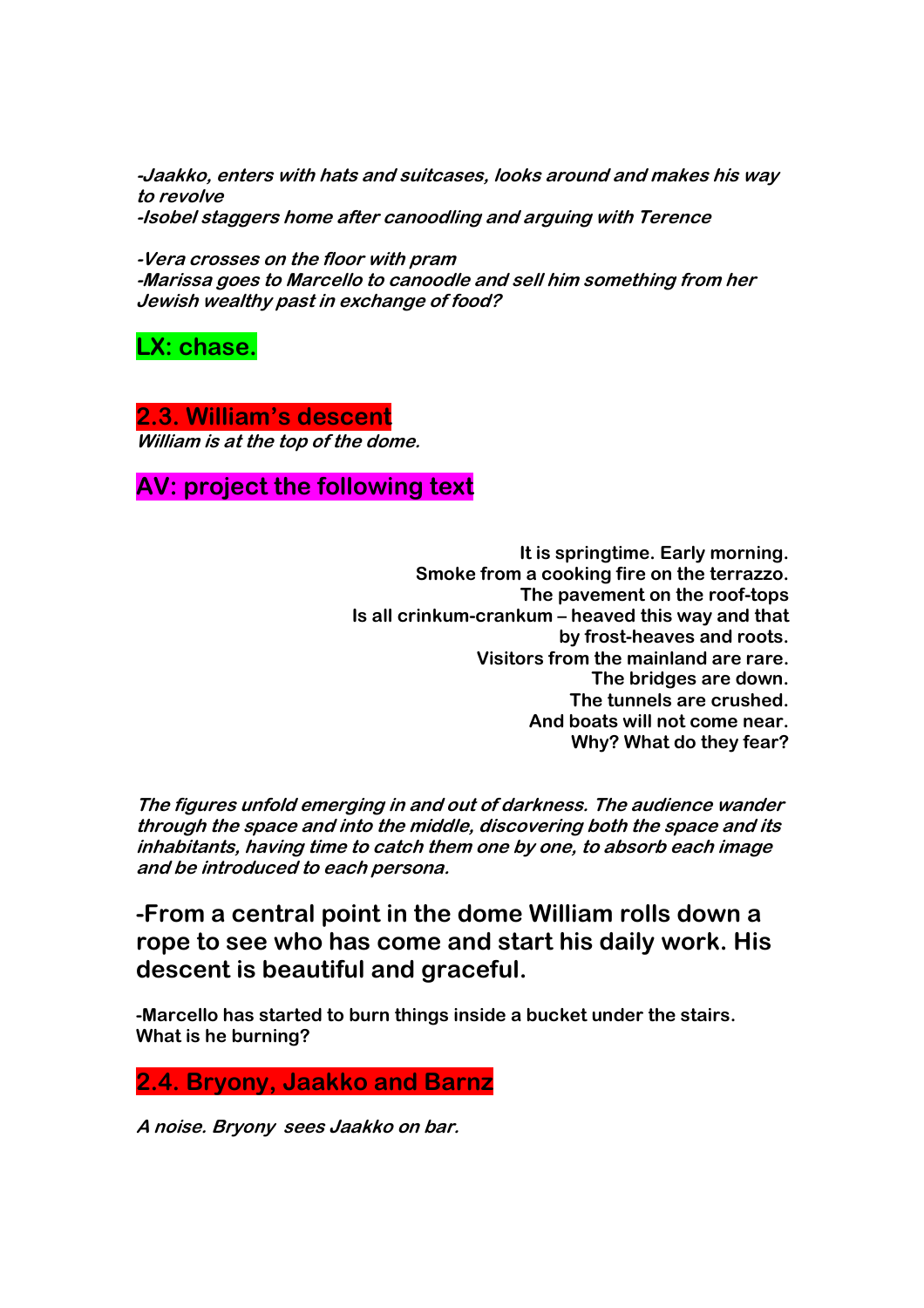**B. Who are you? J. My name is Jaakko B. Where do you come from? J. From the North. The land of frozen lakes, swamps and deadly snakes. B. William! New arrivals! I need a new key!** 

**She looks at William descending. When William reaches the floor he tells her something in her ear and gives her a new key. The key for Jaakko's room.** 

**Bryony takes the key, while Jaakko's sitting on his suitcases on the revolve, having a pic-nic. She goes to meet him.** 

**B. You have a new home now. This is your key. Come! This way, you'll like it here!** 

**She helps him with his suitcases and takes him to his new home. She Goes back to get violin case while he makes himself at home.** 

**She encounters Barnz and his apple. Bryony takes a bite of the apple. Oliver has been spotted on his bike. Lillian/Somebody. whistles.** 

**LX & Sound snap AV: OUT** 

## **3. The wood-burner**

**Smon comes in with bike, calling** 

**Bryony is chopping wood by the rocking-chair in her trousers and waistcoat. Lasso round her neck.** 

**My mum and me have a wood-burner each. I've been in the forest for hours looking for wood Today I went a bit too far and met other travellers. They had two caravans and an old horse-drawn gypsy wagon,**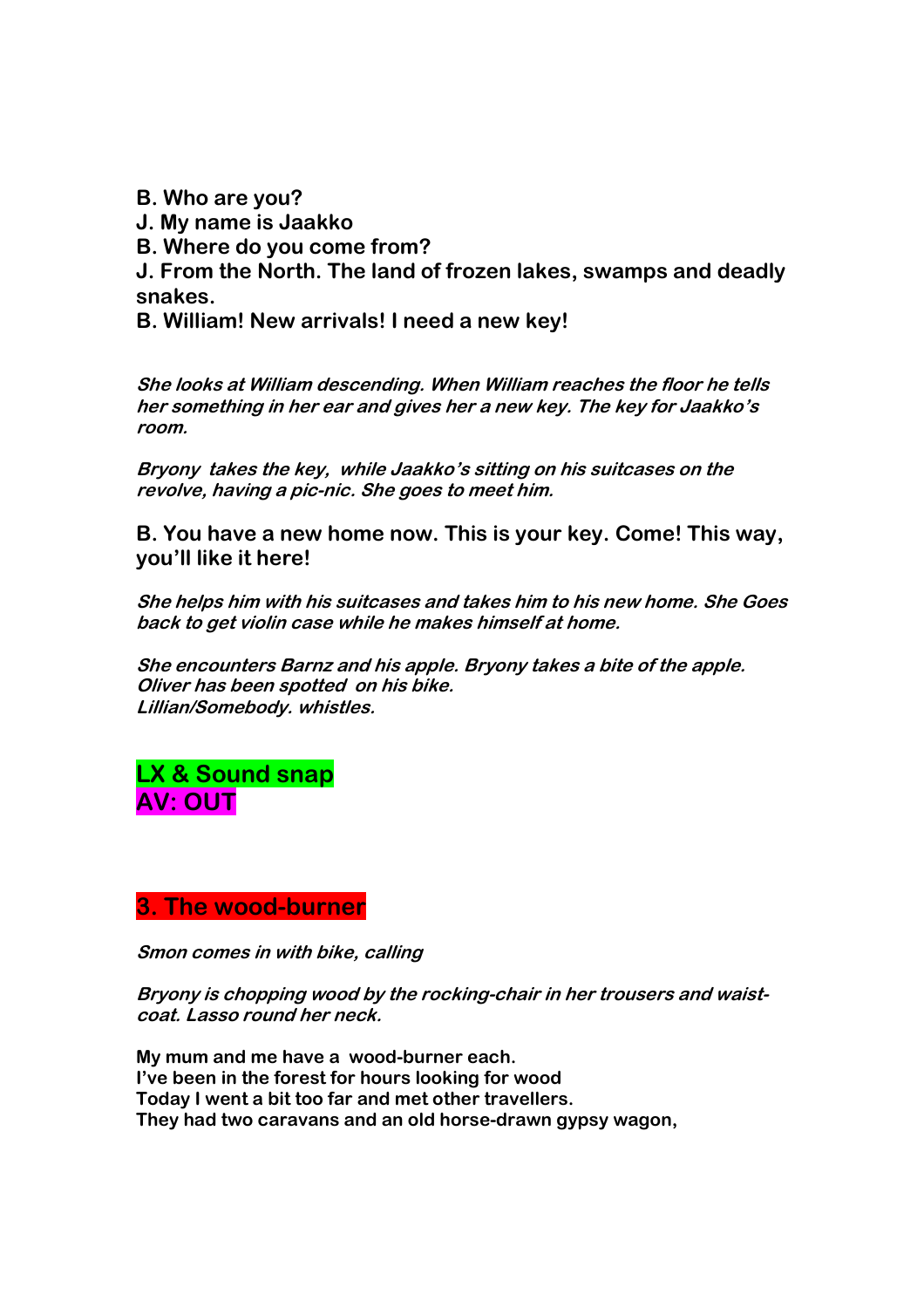**two kids and three dogs. Ah! And a chain saw. Which helped me out no end. I used to get the bus from school to the Garden centre where we wintered Then straight into the woods! Didn't like school. They called me a gypsy and wouldn't let me in I really liked maths though. Numbers! Takes out a cigar** 

**I had all sorts of toys - Barbie dolls and action men. But I've always wanted to be a fireman. Might still do it.** 

**Lights up the cigar…. Takes two puffs and coughs** 

**Marcello takes his bike and pats him on the back** 

**Bryony gets up on revolve.** 

## **MARCELLO**

**It's Fatty Harding's brand new chopper Three gears and a proper gear lever Ohh, I've always wanted one of these** 

**Rides off with his bike picking up different women en route Miriam, Isobel. Others cross and laughing at the scene** 

**Bryony laughs and does lasso sequence.** 

**Simon calls Calvin to help him catch the bike thief. Lenny flies from static trapeze and strops with his trousers still half way down his legs trying to catch the thief. Kafuffle on the floor. Lenny frantically runs to trapeze to put his trousers on. Oliver's gone.** 

# **4. Simon's Nightmare & Tight-rope crossing**

**Electronic music. Focus on Simon's tight rope.**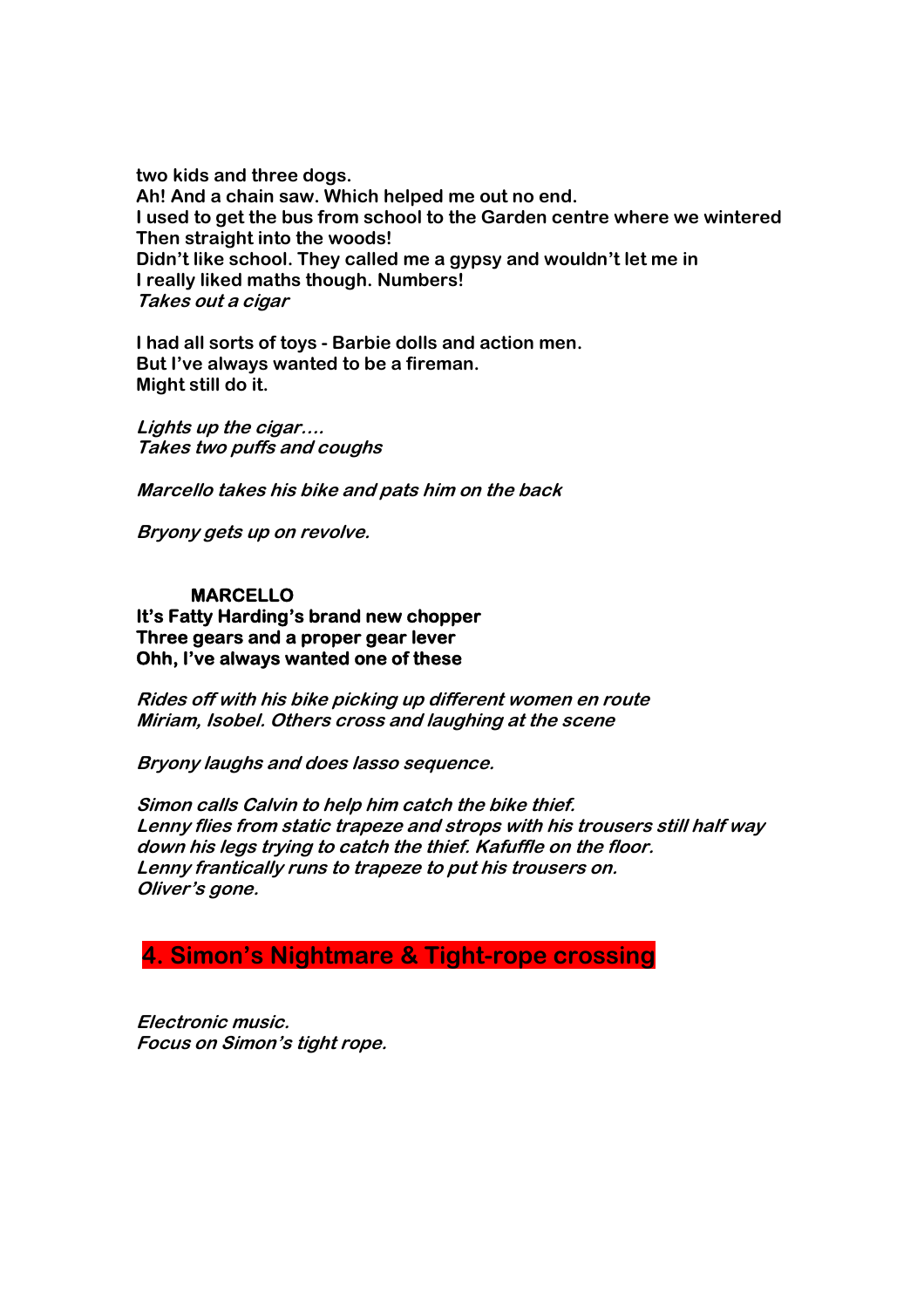# **SOUND: Pre-recorded sound-montage of all different voices**

**AV: fairground film** 

**Oliver! There's no more water in the well Go and fetch some Olly! The woodburner's out! My feet are covered in blisters** 

**The tent is blowing away Olly, stop eating tarmac off the pavement** 

## **It's too dark**

**You're late, Olly-The milk round Vera's laughter – all sorts of goods Don't touch me Bubbles and bubbles to cover the whole world I know you're there, stop hiding I wonder what snow tastes like Olly get down the roof Give your mum a kiss What about auntie Morag Olly, they've blocked the gate** 

## **I'm lost**

**Close the window The police are looking for you** 

**They were tougher than me** 

**I know darling, finish your breakfast Your hands are dirty I love you, love you, love you, love you Olly Keep in touch Keep safe Keep you chin up! Up! Keep it up Olly!** 

**He's now nearly reached the end of the line. He drops something** 

# **LX & MUSIC CHANGE**

**5. City of Angels**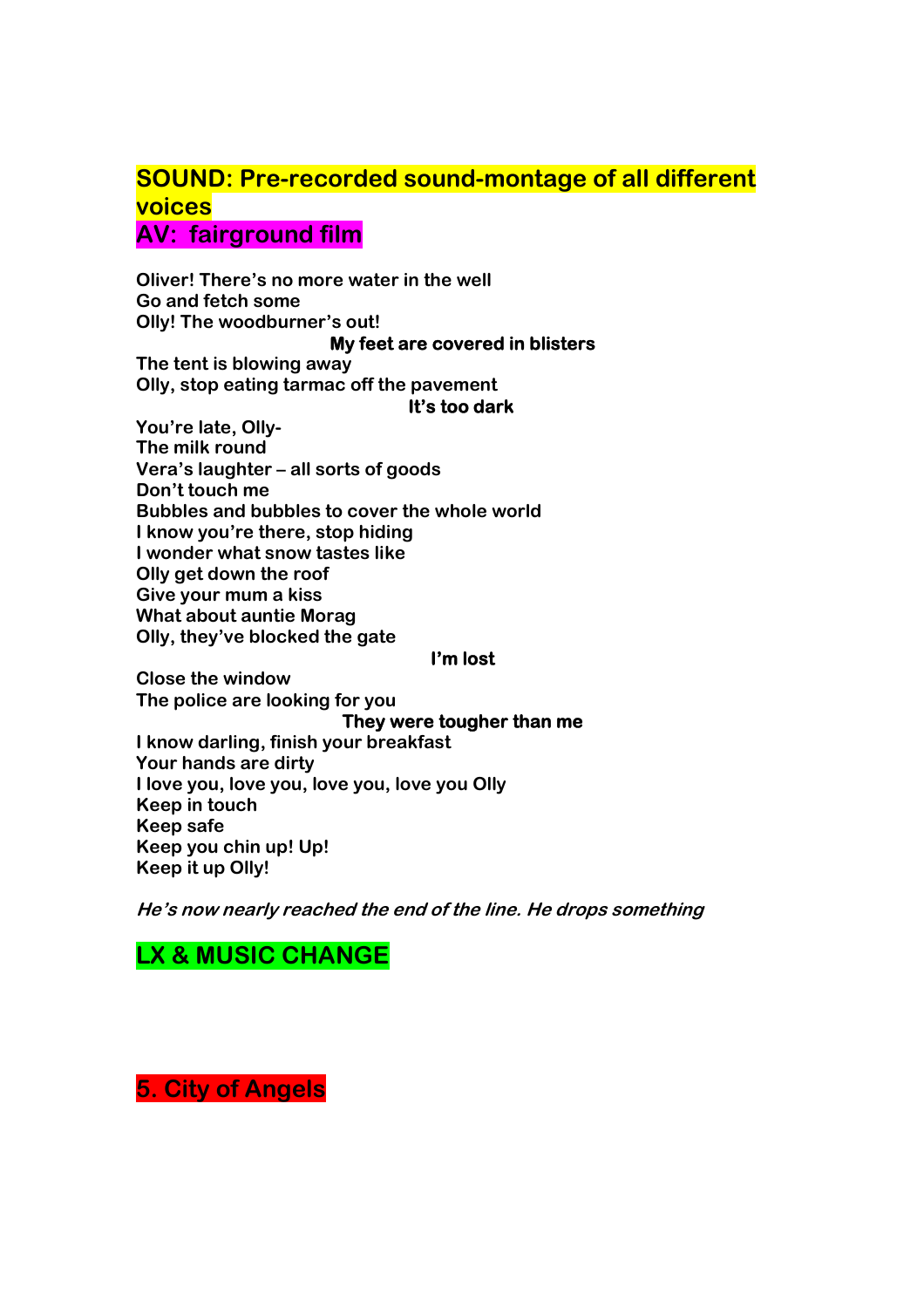**Close-to-floor rope choral sequence. Fugues and scapes upwards but gravity pulls back down. Ensemble cord-de-lys structure with the black coats.** 

## **SOUND: CITY OF ANGELS / LIVE PRE\_RECORDED speech.**

**(8 ropes)** 

## **WILLIAM**

**Between the ground floor which is the business and the first floor which is where we live, there is a cupboard, its opening's covered by a curtain of multi-coloured plastic strips Inside, it's full of dark coats If I put one foot on the banister and brace myself with my other foot against the opposite wall I can get my hands on the small wooden lip and haul my self inside. A smooth, flat surface that conceals and displays The traces of everything ever experienced in the history of the world. From here I know where every body is in the house, I can hear them above me, below me They don't know I'm here A passage of beings through time and space, the marks left by fingers, the scratches left by nails, the ashes and the charred logs of burned-out matches, my bones and those of others, the sound of footsteps disappearing off into the distances and merging with each other. The floor is wood painted black, a grain on the surface is a memory, this depression, the mark left by my curled up body. I hang in here, like an old coat, between two orange and brown settee cushions, a few cans of pop, and a small black and white TV, which takes six of the largest batteries. I can easily sleep in here.** 

# **6. LYNN's DELIVERY DAY.**

**Vera enters with her pram full of all sort of merchandise/stuff. She has something for everybody.**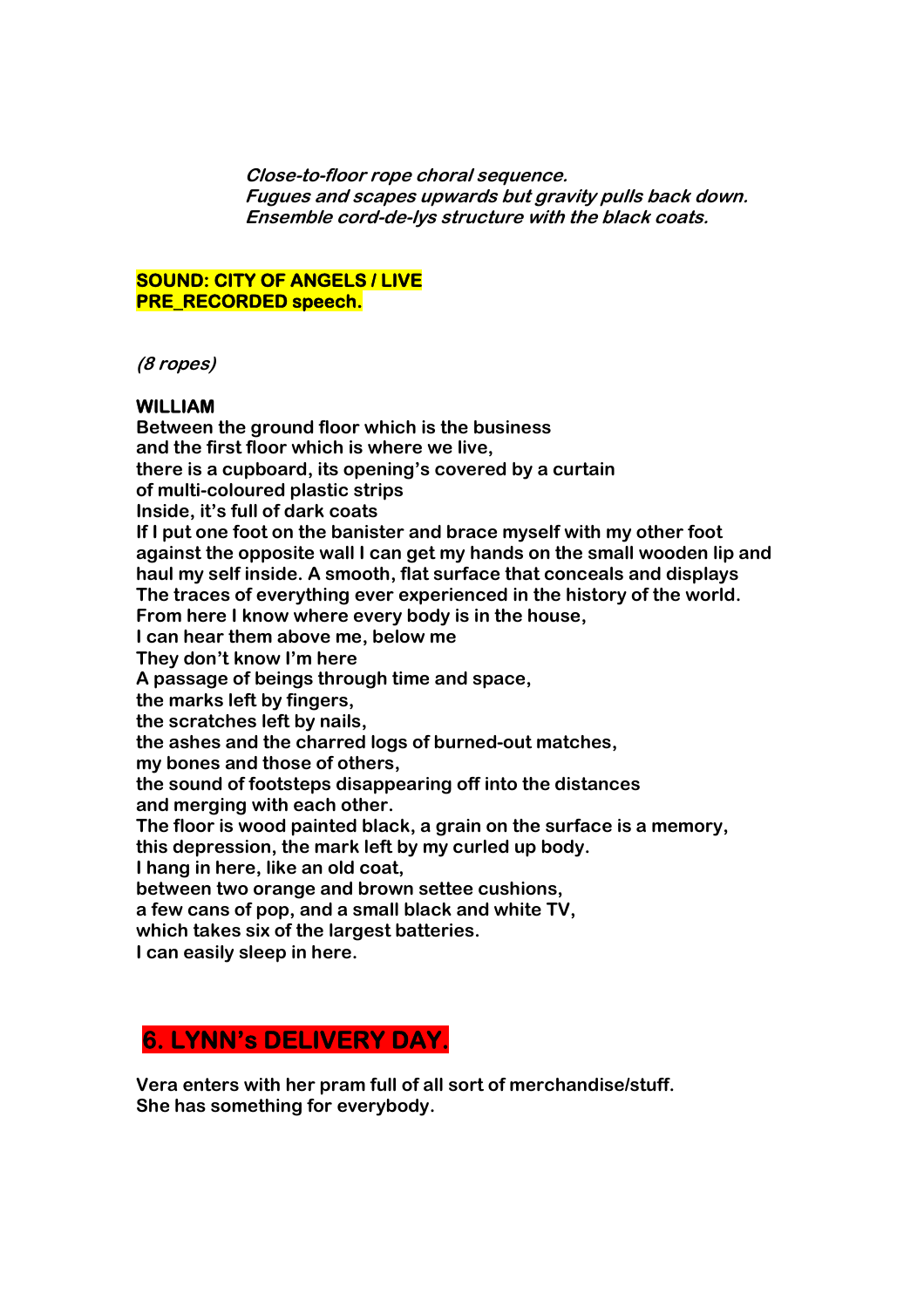**Soap, meat, vegetables, hoops, bottles, hot-water bottles, magazines, a little battery radio. Big kafuffle of passages.** 

**Little parcels flying in different places.** 

**Someone (Egon?) really wants a football and she doesn't have it yet. Vera woos Egon-boy. Teases him when giving him a silver pan and broom parcel in lieu of his ball. Melody is the last to receive a pair of small baby boots.** 

# **As she catches them LX & music changes**

# **7. GUSTAV AND WILLIAM**

**Gustav is angry. William comes down. Playful. He humours him. Central rope on counterweight.** 

# **8. LYNN & CALVIN + UNI CROSSINGS AND BEACH BALLS**

**Up-beat, playful static trapeze piece with ensemble crossings preparing for swimming suits silks** 

**Bryony crosses with cup and hoola-hooping** 

**I take out the wire thingie that dad uses To close the bread in the bread bag I think other dads do that too. I can taste the plastic and wire as I en courage the peeling process I find the power mains. Kneeling down I decide which hand to hold the wire. I think left first then later, right. And see if there is a difference I move the wire towards the hole in the wall Something grips me – finger hand arm. It's all over my body like blood. Five minutes later- I'm trying the other hand Fifteen minutes later – trying half peeled wire, holding wire end Twenty minutes later Trying holding plastic end. Nothing shocks me. Now I know. It's the plastic that stops the shock!** 

**All laugh and pick up the sentence** 

**I want to feel the electricity running right through me I could do it for hours!**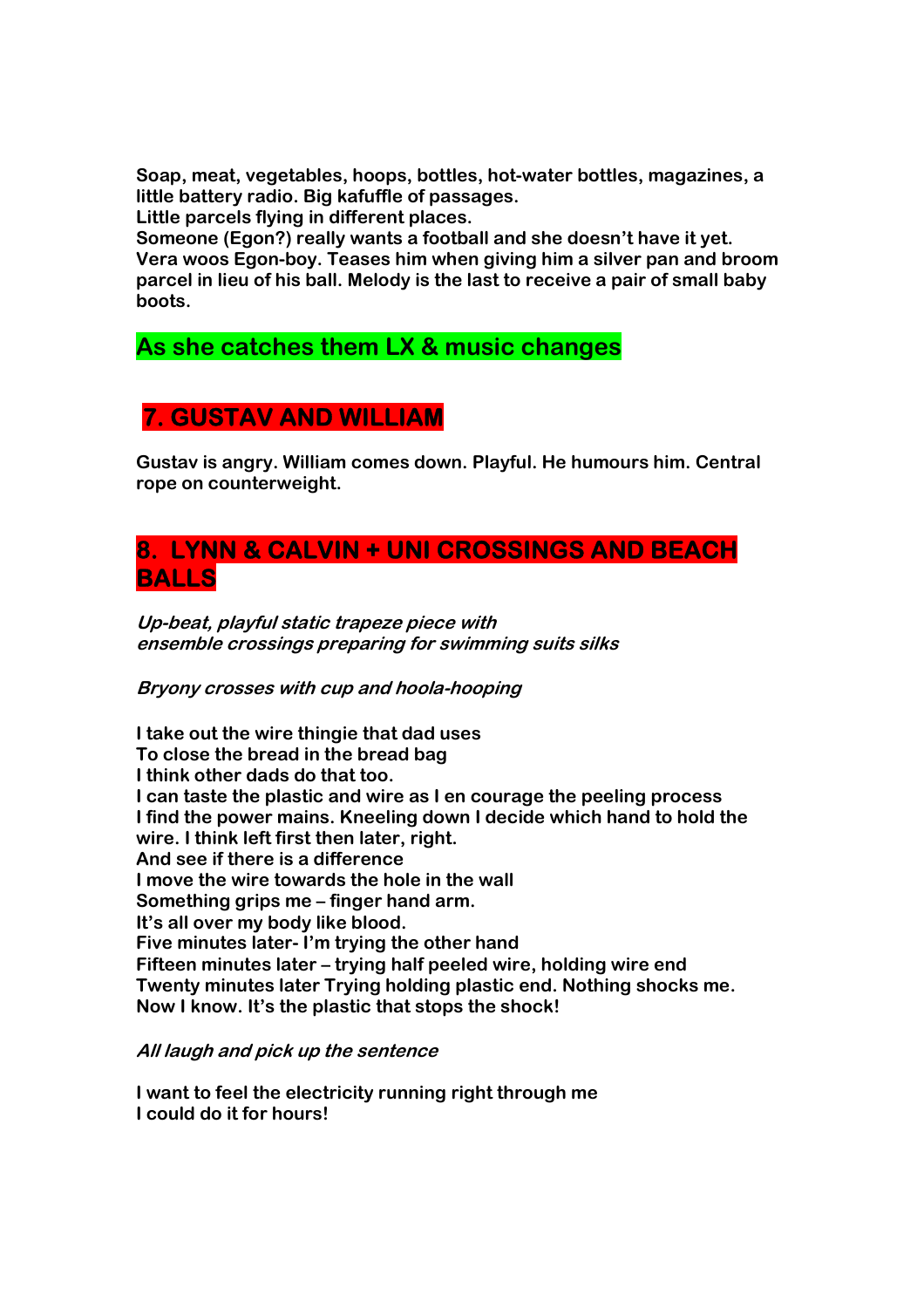# **9. TO THE POOL**

**Swimming suits silks. Simon in swim suit. Two girls end on dresses on silks** 

**Oh yes. I want to feel the electricity running right through me** 

# **AV: PICK UP THAT LINE**

# **10. BOYS HOOLA & BRYONY's moment of joy**

**Bryony comes in swimming suit and hoops going to practice, The men on the pods are practicing hoops for the Olympics They really want to learn Bryony, just warming up on revolve having her hand-bag or cup while hoola-hooping** 

**She gets rid of cup or bag and starts her routine proper, other people hoola hoping on pods.** 

**They begin to give her focus and admire her routine which becomes high focus, develops and ends with throwing all the hoola hoops on her (40?) When all the hoola hoops collapse, she falls off the revolve in their arms, they cheer and lift her in the air!** 

# **11. BARNZ: THE PERFECT MOMENT**

**The men in swimming suits come to rig swinging trapeze. During the rigging Barnz speaks his text in the same mode as shouting Instructions.** 

## **BARNZ**

**The wind's really picked up now, probably gusting force 6 at times. The trick is not to stop I pull the trapeze wire over and clip into my harness as I slide my bum over the edge of the boat. Centre board up three quarters, let off the jib – hit the first wave almost head on. I can see a large gust coming, whipping the spray off the waves – one foot on the gun whale – pull hard on the tiller – let off the mainsail. The boat turns hard on the tip**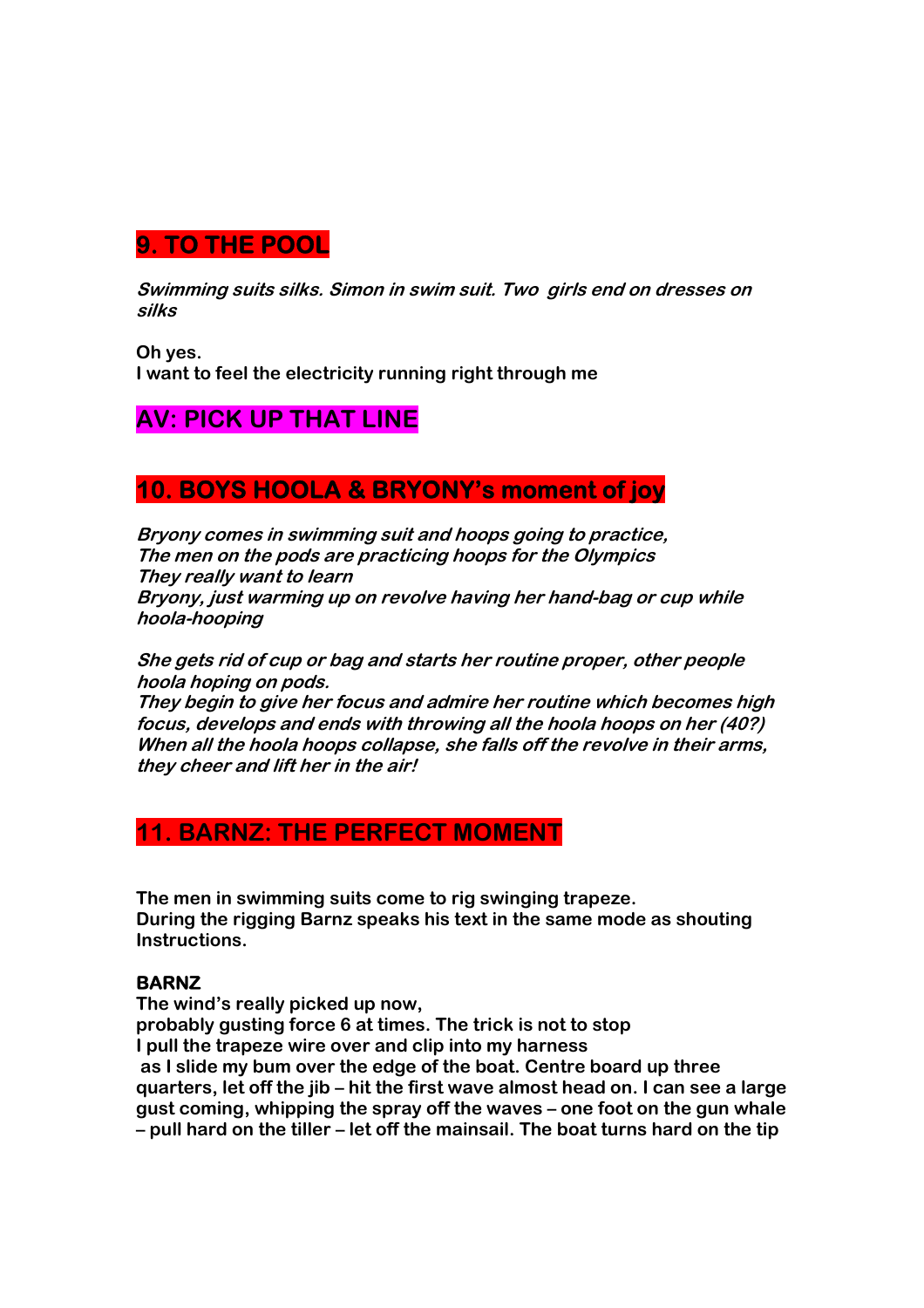**of the wave. Shit! The gust hits before I'm ready – both feet on the edge of the boat – my shoulders in the foam – water trying to suck me back as the sail fills with a loud smack.** 

**It's a perfect moment. Every ounce of strength I have to hold this beautiful sailing machine. My body flat above the waves – going so fast the boat is surfing. If I hit the next wave right, I'll get airborne.** 

**Clear cue for end of rigging. Eilish sits music changes**

# **12. THE JOURNEY**

**Swinging trapeze (Eilish). Fast highway footage, It is punctuated by tentative crossings down below. Eilish live with microphone.** 

The river Ouze has burst its banks and water's crept into the house My little world is floating The floor has lost its cracks, and roughs and wrinkles With shoes and baby cups and butter biscuits and a naked doll Drifting by the bed Kazi's asleep, I don't want to wake her My teeth chatter- I didn't know teeth did that But instead of dread I feel alive My body's lost its weight I feel I'm rising up and up over the high chair and nana's cupboard over heads and rooftops and the church's spire Is this what dying's like? A steady flight up to the top Where moonbeams play with gods And as you're looking down The world's afloat

I am looking out over the indian ocean. Its saa mojo, the first hour, seven o'clock. The sun sets directly behind me as a big round moon begins to appear on the horizon. She casts a silver path that seems to lead straight to her. I just manage to resist the temptation to walk to her. I have never witnessed a moonrise before, in fact the concept has never even occured to me. I feel awestruck. It suddenly all makes complete sence. I'm 100miles south of the equator so i can see the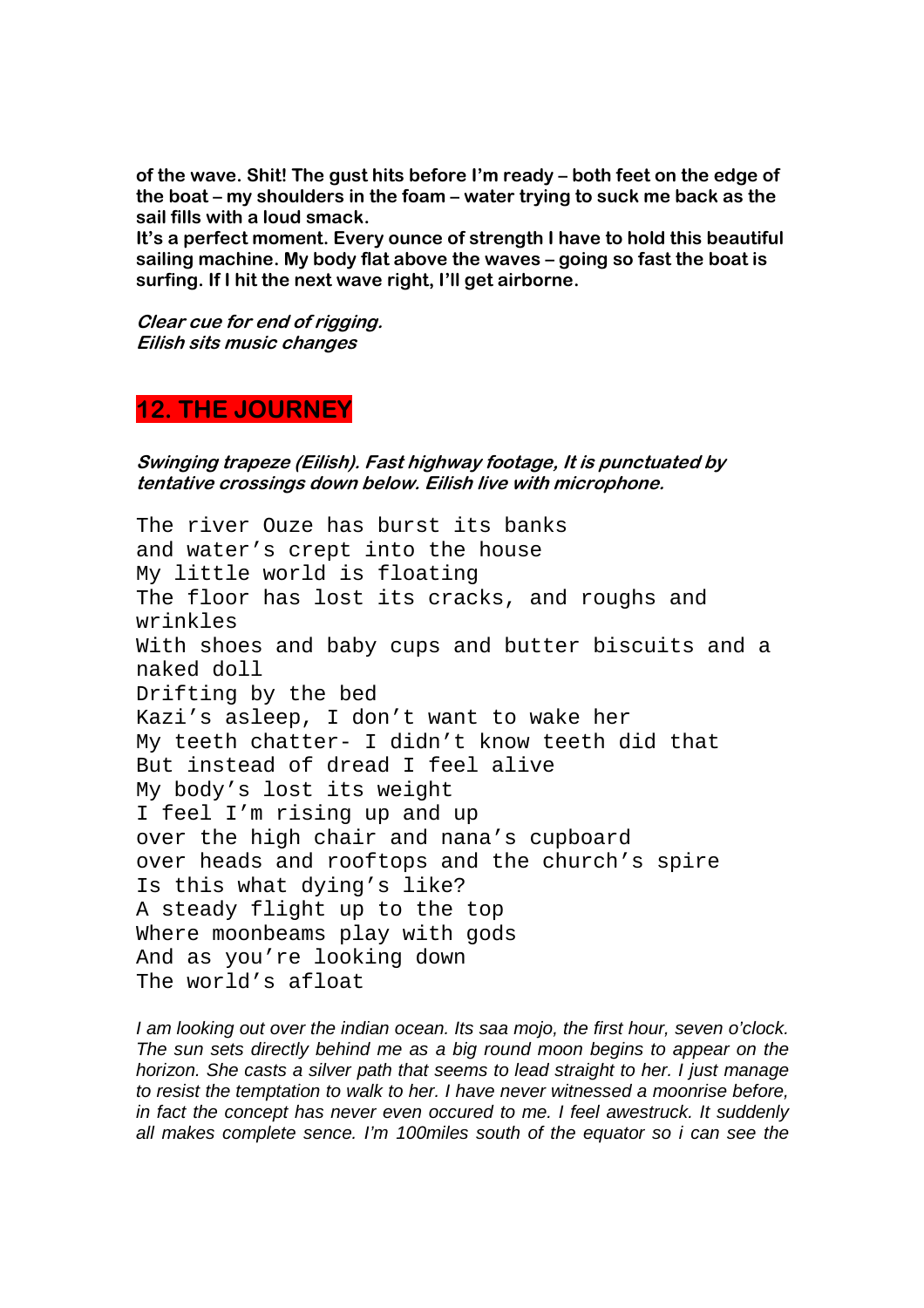whole sky. The stars rising in front of me and falling behind me.

I want nothing other than to live on these hills and keep goats.

# **13. INTO THE DORM- CROSSINGS**

**Music ???** 

**Hoops – Tight-rope – flying accordion – juggling. Isobel and others. Walking up the tight rope and then routine, this time going towards the dorm.** 

**Accordion and Rudy fly in -harness** 

**Rudy's voice** 

**There is a night not far from a hill where I once saw a donkey pass from light to shade. I sleep upstairs in a small room full of stone trophies. A maid puts me to bed. She has a skirt and an apron on. A very long apron. I go upstairs, step into the corridor of stones and out into the night. The darkness pulls my body and soul apart I run and run til I find the maid in the kitchen. She boiling me an egg.** 

## **14. PREPARING FOR FIGHT CLUB**

**Huddle: Crossings. Preparing for fight club.Whole company activated.** 

# **15. FIGHT CLUB**

**Massive aerial boxing fight involving the whole company.** 

**16. Gustav defies gravity** 

**Chinese Pole solo with Okolo type song** 

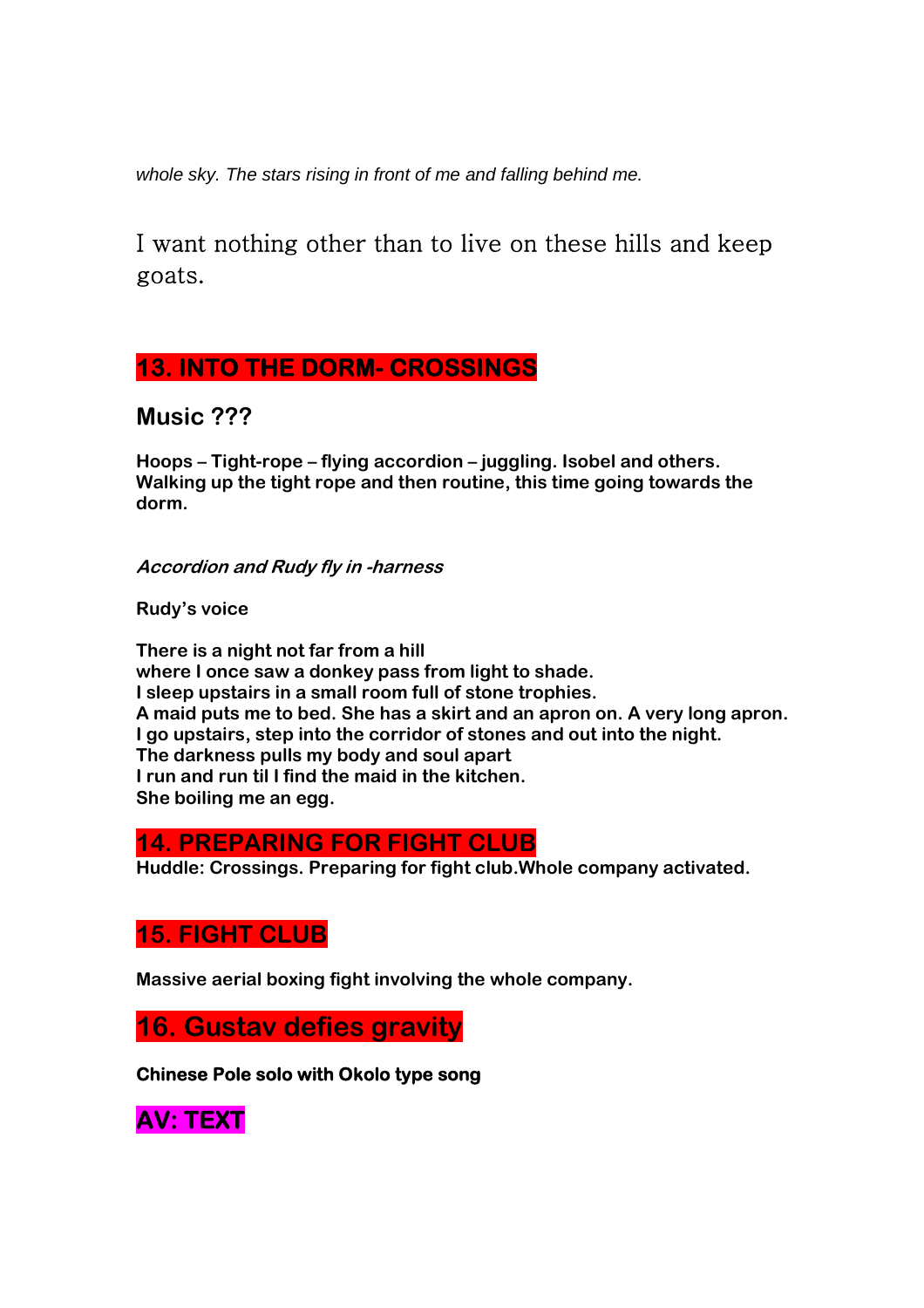**I pick up the large book on animals of the world, I like drawing the pictures down to the last detail. Today I shall start the crocodile on page 215.** 

# **17. WALTZING ON THE ROOFTOPS**

**Ensemble waltz with decomposition: still enjoying stomping and using the weight of body and feet. Gwenn twirls and pirouettes in air as she gets rid of all her armours and cages.** 

**End of first half**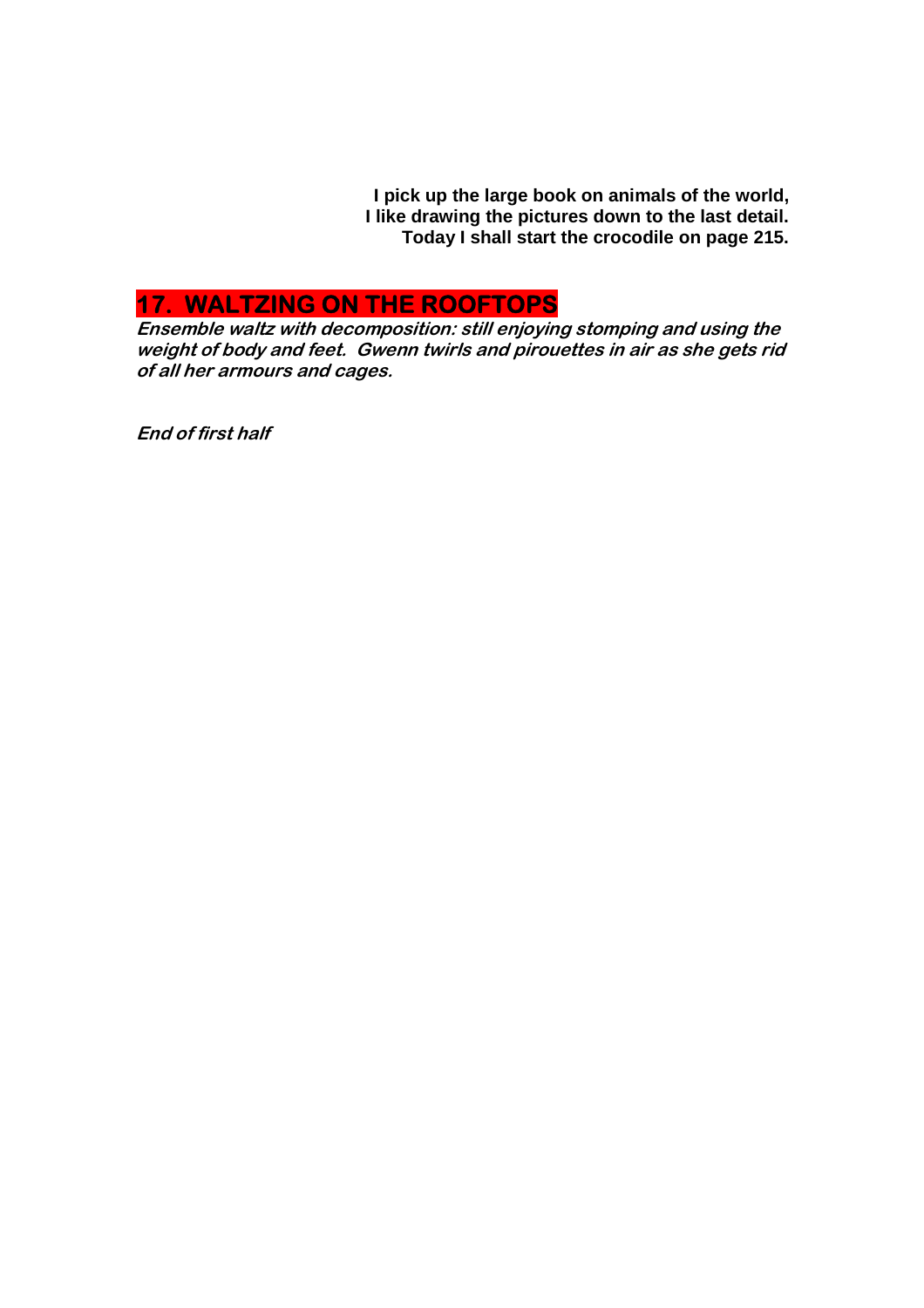# **SECOND HALF**

**1. PROLOGUE: Pre-show: Isabel's hoop and Voice** 

**Mats pre-set** 

## **VERA**

**Today the stones are a ship. Today we don't see these factories and these hangars. Our eyes cut through fuel tanks, And water-pipes and air ducts and long-armed cranes the smoke that's eating up the sky, this toxic dust, this never-ending mud, these layers of soot, yesterday's rubbish swept on today's - I know we're standing on a pile of stones But for us, they've turned into a ship We've made oars from a piece of wood, a jumper as a sail, and the grass moves at our feet like a big sea.** 

## **Chinese pole people climb up**

**We play here most days – from Aunty Joan's back-garden And out into the open field, until we come to our giant stones. We climb up and up and when we're on top we look for land. It's our zone of silence over the drilling and the steam hammers Up here everyone holds their breath Ready to dive into the seas below.** 

# **2. JUMPING AND DIVING**

**Trampete routine incorporating Chinese pole, Gustav is absorbed into the cargo net.** 

# **LX & Music change**

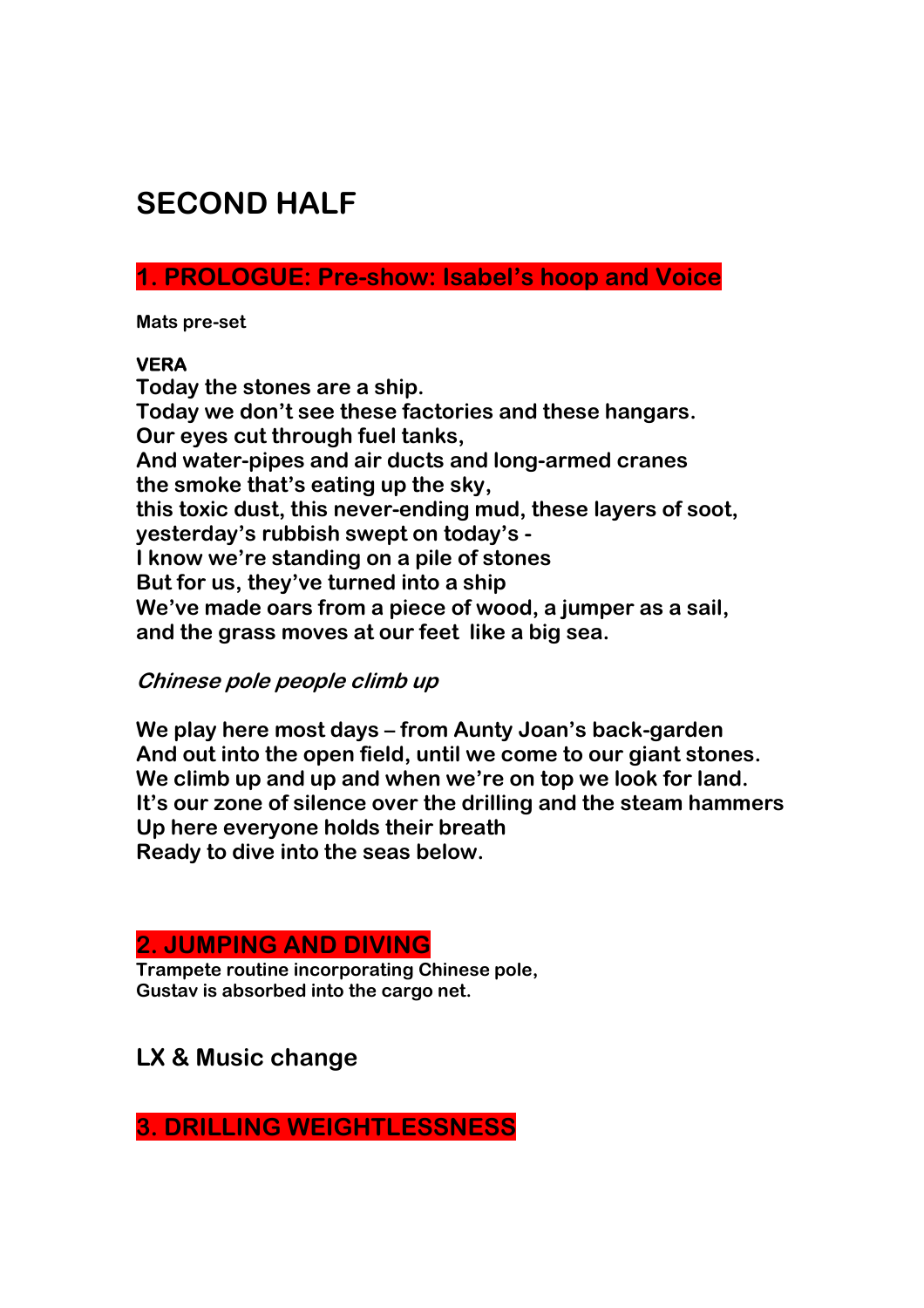**The cargo net with bungees** 

# **4. WILLIAM'S HEART**

**William solo rope. He knows that they will not understand unless he shows them his inner heart** 

# **5.JAAKKO WITH HARD CORE MUSIC–**

**Crossings** 

**Juggling fair: Lolo solo piece in the middle picked up live Then massive juggling luminous balls in the middle of the audience** 

**6. The New White? Black Bride.** 

**Playful and militant.** 

## **SOUND: PRE-RECORDED**

## **Naeve**

**I am in the middle of a raging sea of people shouting and chanting all around me. The atmosphere is electric. The world is turning Fast.We've all come here to fight for the same thing, but Noone is listening.** 

## **7. Salsa- Bolero:**

**Ensemble salsa/bolero with Rough Cloud: Cloud swing as fighting heavy gravity day** 

**8. The brawl – with acrobatics**